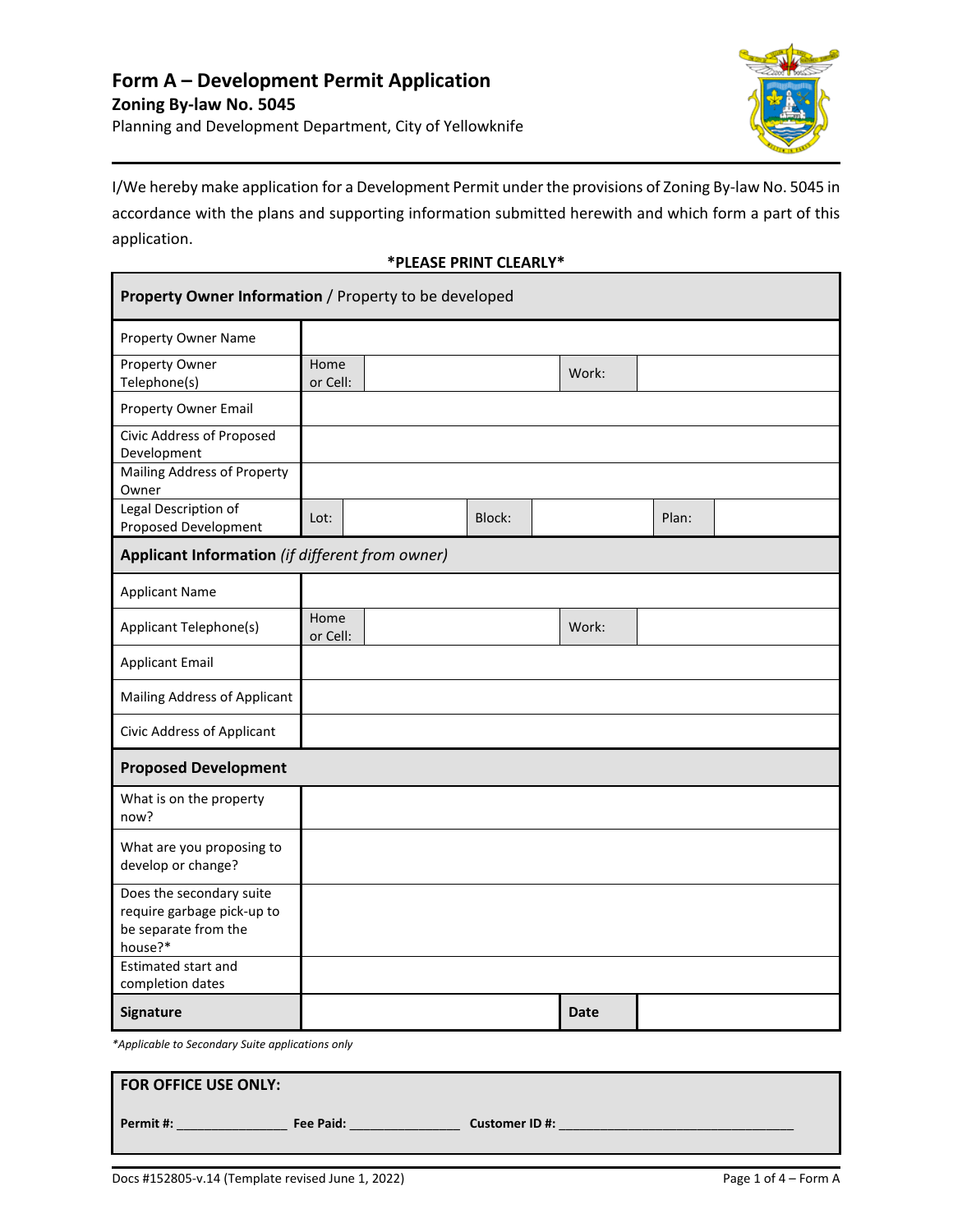# **Development Permit Application Fees**

Where the development involves more than one type of development, the fee shall be the sum of all applicable fees. Where development proceeds without a permit being first obtained, the appropriate fees shall be doubled. Where a demolition development application is separate from an application for construction on the same site, the demolition development permit application fee shall be based on the type of the building/structure to be demolished.

| <b>Application/Service</b>                                                                                                         | Fee                                                                                                                                                                                             |  |  |  |  |
|------------------------------------------------------------------------------------------------------------------------------------|-------------------------------------------------------------------------------------------------------------------------------------------------------------------------------------------------|--|--|--|--|
| Single Detached Dwelling / Secondary Suite Dwelling                                                                                | \$300.00 per application                                                                                                                                                                        |  |  |  |  |
| <b>Duplex Dwelling</b>                                                                                                             | \$400.00 per application                                                                                                                                                                        |  |  |  |  |
| Multi-Unit Dwelling or Townhouse Dwelling                                                                                          | \$500.00 per application + \$150.00 per unit                                                                                                                                                    |  |  |  |  |
| Commercial, Industrial Use or other Non-<br>Residential Use (includes Non-Residential<br>Additions, Fences and Accessory Building) | \$500.00 per application + \$2.00/m2 of gross floor area + \$0.10/m2 of<br>land area for new site development                                                                                   |  |  |  |  |
| Home Occupation/ Home Based Business                                                                                               | \$100.00 per application                                                                                                                                                                        |  |  |  |  |
| Sign                                                                                                                               | \$100.00 per application for temporary + \$50.00 per sign<br>\$300.00 per application for permanent + \$100.00 per sign                                                                         |  |  |  |  |
| <b>Residential Addition</b>                                                                                                        | When checklist applies \$0.00, otherwise \$250.00 per application                                                                                                                               |  |  |  |  |
| Residential Decks, Fences, and Accessory Building                                                                                  | When checklist applies \$0.00, otherwise \$125.00 per application                                                                                                                               |  |  |  |  |
| <b>Request for Discretionary Use</b>                                                                                               | \$1,500.00 per application                                                                                                                                                                      |  |  |  |  |
| Request for Change of Use                                                                                                          | \$1,000.00 per application                                                                                                                                                                      |  |  |  |  |
| Request for an Amendment to an Effective<br>Development Permit                                                                     | \$200.00 for a Single Detached or Duplex dwelling<br>\$400.00 for Multi Unit Dwelling, Townhouse Dwelling or Commercial,<br>Industrial Use or other Non-Residential Use                         |  |  |  |  |
| Variance Request                                                                                                                   | \$400.00 per application<br>(50% of variance request fee refundable if variance denied)                                                                                                         |  |  |  |  |
| Zoning and/or Community Plan Amendment                                                                                             | \$3,500.00 for Zoning Amendment<br>\$7,000.00 for Zoning and Community Plan Amendment                                                                                                           |  |  |  |  |
| Request for Certificate of Compliance or File<br><b>Information Letter</b>                                                         | \$100.00 per letter for a Single Detached or Duplex Dwelling<br>\$200.00 per letter for a Multi-Unit Dwelling, Townhouse Dwelling or<br>Commercial, Industrial Use or other Non-Residential Use |  |  |  |  |
| Development Permit Appeal                                                                                                          | \$25.00 per application<br>(fee reimbursed if decision of Development Officer is reversed)                                                                                                      |  |  |  |  |
| <b>Municipal Lands Test-drilling</b>                                                                                               | \$500.00                                                                                                                                                                                        |  |  |  |  |
| Conversion of Paper Submission (maximum paper<br>size of 11" x 17") to Electronic Form                                             | \$50 + \$2 per page                                                                                                                                                                             |  |  |  |  |
| Payment Information                                                                                                                | Name on credit card: Name on credit card:                                                                                                                                                       |  |  |  |  |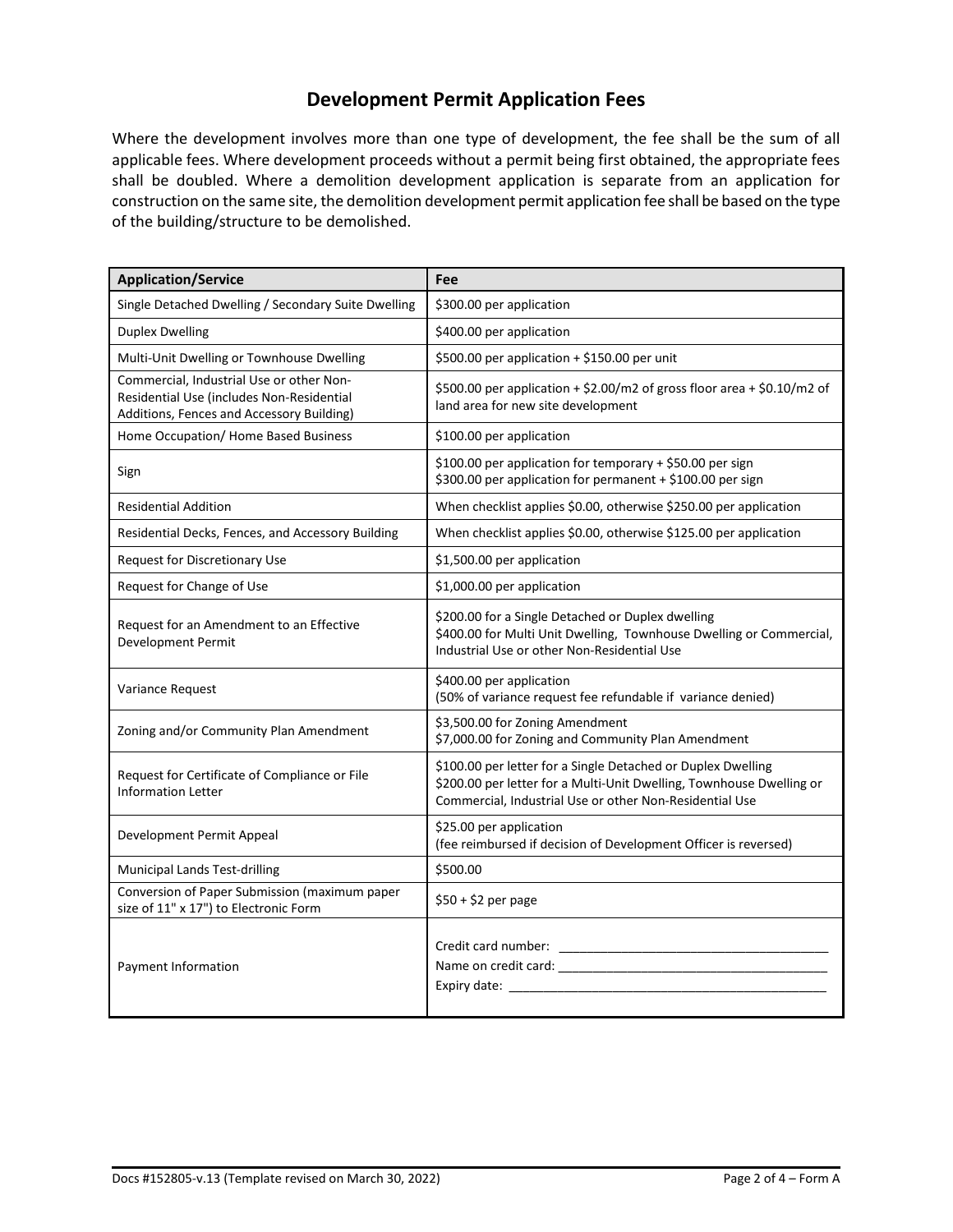# **Confirmation of Compliance with Easements, Caveats, or Contracts Affecting Development**

For those developments involving new structure(s), increased land use intensity or change of land use, an applicant for a Development Permit shall complete and submit this form with the application to provide written confirmation that the proposed development complies with any easements, caveats or contracts which affect the development of a site.

I hereby confirm that the proposed development, as outlined in the application for Development Permit, complies with any easements, caveats or contracts which affect development of the site. It is the responsibility of the Applicant to ensure that power service can be provided to all new development.

\_\_\_\_\_\_\_\_\_\_\_\_\_\_\_\_\_\_\_\_\_\_\_\_\_\_\_\_\_\_\_ \_\_\_\_\_\_\_\_\_\_\_\_\_\_\_\_\_\_\_\_\_\_\_\_\_\_\_\_\_\_\_\_\_\_\_\_\_\_\_\_\_\_\_\_\_\_\_\_\_

\_\_\_\_\_\_\_\_\_\_\_\_\_\_\_\_\_\_\_\_\_\_\_\_\_\_\_\_\_\_\_ \_\_\_\_\_\_\_\_\_\_\_\_\_\_\_\_\_\_\_\_\_\_\_\_\_\_\_\_\_\_\_\_\_\_\_\_\_\_\_\_\_\_\_\_\_\_\_\_\_

Date **Signature of Applicant (if different from Owner)** Signature of Applicant (if different from Owner)

### Date **Signature of Owner** Signature of Owner

### **NOTE:**

- 1. No Development Permit shall be issued prior to receipt by the Development Officer of confirmation of compliance with easements, caveats or contracts affecting a development.
- 2. This form is required pursuant to City of Yellowknife Zoning By-law No. 5045.